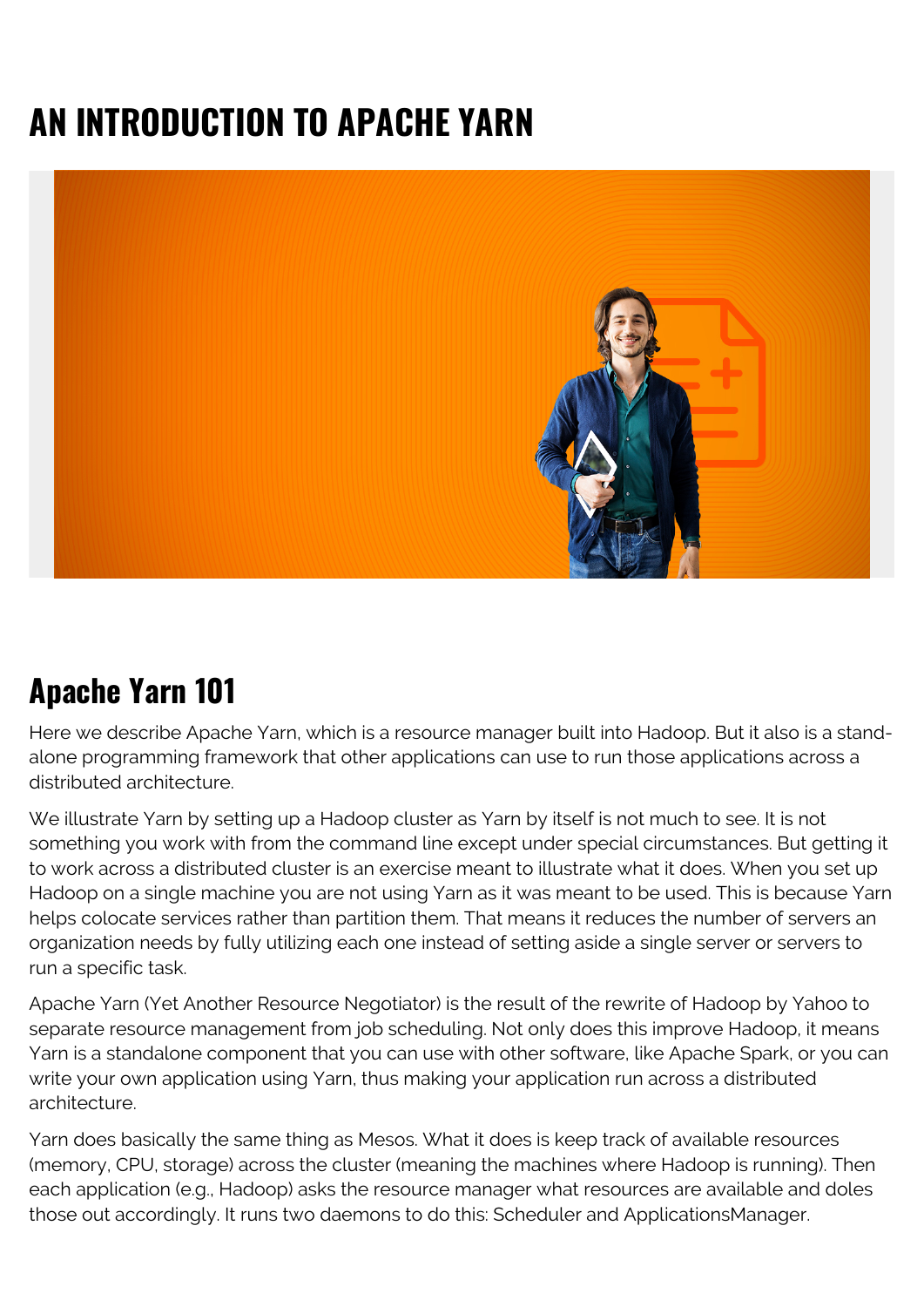Yarn uses Linux cgroups to control tasks and keep them within their allocation resource. Linux cgroups are similar to Docker and Mesos containers. The goal is to keep the task with its allocated memory, CPU, network, and storage usage, although with Hadoop 2.7 this is limited to limiting CPU.

Yarn is a framework, meaning an API. In terms of the graphic below, we see the Node Manager querying the Resource Manager to execute and then monitor the MapReduce tasks.



To review Hadoop, it is a

distributed file system (HDFS) meaning you can use it to copy files there across a distributed architecture. But it also runs MapReduce jobs for analytics.That means it takes an input file and maps it (i.e., run an operation across every data element in the set) and then reduce, which collapses all of that into one single value or (key->value) pairs grouped by key or tuples (a,b,c). So it needs something like Yarn to coordinate all of that.

*(This article is part of our [Hadoop Guide](https://blogs.bmc.com/blogs/hadoop-introduction/). Use the right-hand menu to navigate.)*

### **Yarn-site.xml**

In Hadoop, the Yarn config file is located in

\$HADOOP\_HOME/etc/hadoop/yarn-site.xml.

So are the Hadoop config files. The default Yarn configuration has only this one property which is all you need for a basic test.

```
 yarn.nodemanager.aux-services
   mapreduce_shuffle
```
Whatever you put here overrides the Yarn defaults.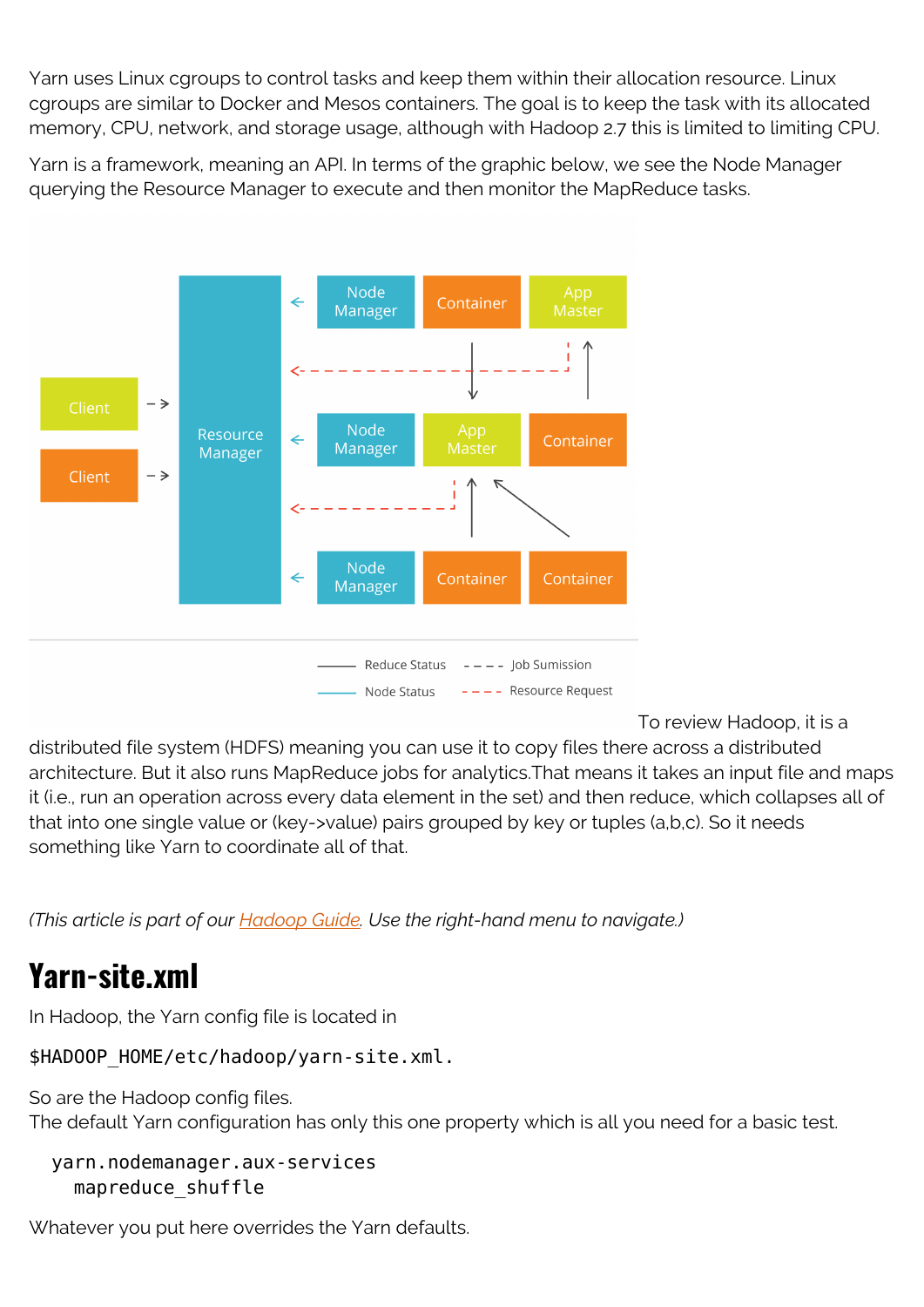## **Using Yarn in a Hadoop cluster**

If you are studying Apache Yarn and Hadoop then you should set up a Hadoop cluster. Most Hadoop students set up Hadoop on one machine and stop there. But then they do not get to see how Hadoop runs in a cluster and how to work with that. Behind the scenes Yarn is coordinating the MapReduce operations, but there is no visible evidence of that unless you go digging in the logs. You will more likely be digging in the Hadoop logs as configuring core-site.xml and hdfs-site.xml are the complicated parts and the logs is where you look for and correct config errors. As far as Yarn goes there are no configuration changes needed at all.

The steps to configuring Hadoop to run in a cluster are:

- 1. Spin up at least 2 virtual machines. Three would be better.
- 2. Create the Hadoop user and do the following Hadoop installation steps and run the Hadoop commands as that user.
- 3. Put hostnames of all 3 machines and their IPs in /etc/hosts
- 4. Create a folder on the master to store Hadoop data. The name you put here must correspond with step 7.
- 5. Install Hadoop on the machine you designate as the master.
- 6. Install Java on all 3 VMs.
- 7. Look at Hadoop's instructions for configuring core-site.xml and hdfs.xml. The instructions vary slightly by Hadoop version.
- 8. Edit \$HADOOP\_HOME/etc/hadoop/slaves and add the hostnames of the slaves.
- 9. Add JAVA\_HOME to hadoop-env.sh.
- 10. Do not install Hadoop on the slaves. Rather copy the entire Hadoop installation (i.e., the \$HADOOP\_HOME directory) to the slaves.
- 11. Set the .bashrc config file or the Hadoop user as shown below.
- 12. Run start\_dfs.sh to start Hadoop and start\_yarn.sh. You do not need to restart Hadoop as you work through installation problems with Hadoop and restart that. (It will probably take a few times to get it correct.)
- 13. Run jps on the slaves and make sure the dataNode process is running.
- 14. Run jps on the master and make sure the nameNode process is running.
- 15. Make sure you can open this URL on the master <http://localhost:50070/dfshealth.html#tab-overview>
- 16. Format the Hadoop file system using: hadoop namenode -format.
- 17. Install Apache Pig and make sure you can run the example shown below.

If everything is working step 15 should look should display this webpage: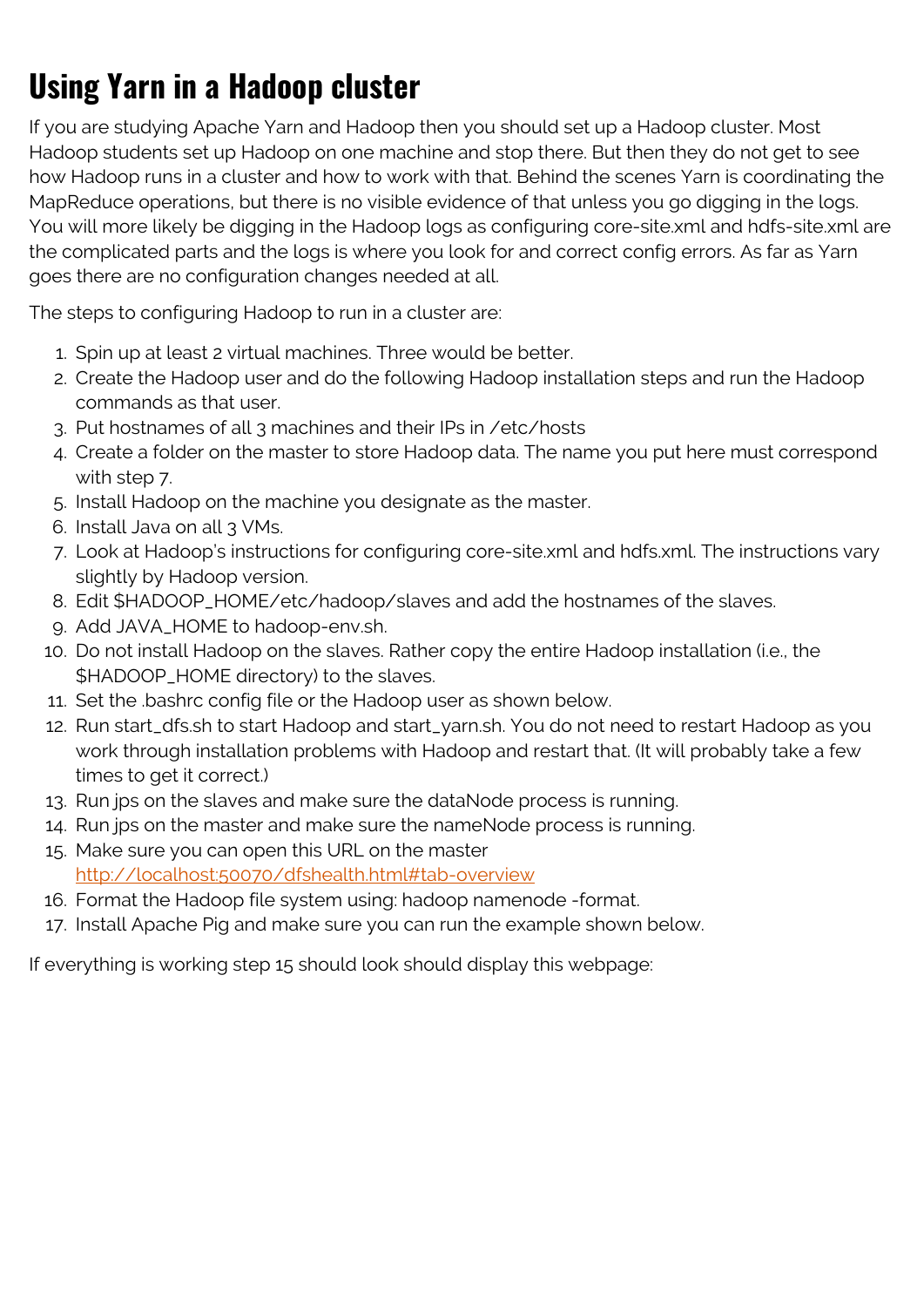## Datanode Information

#### In operation

| <b>Node</b>                                     | Last<br>contact | Admin<br><b>State</b> | <b>Capacity</b> | Used     | <b>Non DFS</b><br><b>Used</b> | Remaining | <b>Blocks</b> | <b>Block r</b><br>used |
|-------------------------------------------------|-----------------|-----------------------|-----------------|----------|-------------------------------|-----------|---------------|------------------------|
| hadoopslave2.home:50010<br>(192.168.1.85:50010) |                 | In Service            | 95.96<br>GB     | 24<br>KВ | 7.21 GB                       | 88.75 GB  | $\mathbf{O}$  | 24 KB (                |

### **Yarn command line**

You can run Yarn from the command line to get info. But you do not really need it.

The file \$YARN\_HOME/etc/hadoop/yarn-env.sh is where you override Yarn options for Yarn command line options.

Add the classpath to your environment so you can use Yarn from the command line.

#### export CLASSPATH=`yarn classpath`:\$CLASSPATH

The command Yarn classpath returns all the jar files needed to run yarn

#### **.bashrc**

Here is what .bashrc should look like. Change your Java and Hadoop directories to match the versions you are using:

```
export JAVA HOME=/usr/local/jdk-8u121/jdk1.8.0 121
```

```
export PATH=$PATH:$JAVA_HOME/bin
```

```
export HADOOP_HOME=/usr/local/hadoop/hadoop-2.7.3/
```

```
export HADOOP MAPRED HOME=$HADOOP HOME
```

```
export HADOOP COMMON HOME=$HADOOP HOME
```

```
export HADOOP HDFS HOME=$HADOOP HOME
```

```
export YARN HOME=$HADOOP HOME
```

```
export HADOOP COMMON LIB NATIVE DIR=$HADOOP HOME/lib/native
```

```
export PATH=$PATH: $HADOOP HOME/sbin: $HADOOP HOME/bin
```

```
export HADOOP CONF DIR=$HADOOP HOME/etc/hadoop
```

```
export HADOOP CLASSPATH=$HADOOP HOME/etc/hadoop
```
#### **Run Apache Pig example with Yarn**

Here we run a Hadoop job across the cluster by using Apache Pig. Pig is a lot easier to use than writing lengthy Java code. It's what Netflix does.

Download and install Apache Pig on the master. It is an easy install as you just download and unzip it and source the environment. Run these commands as the Hadoop user.